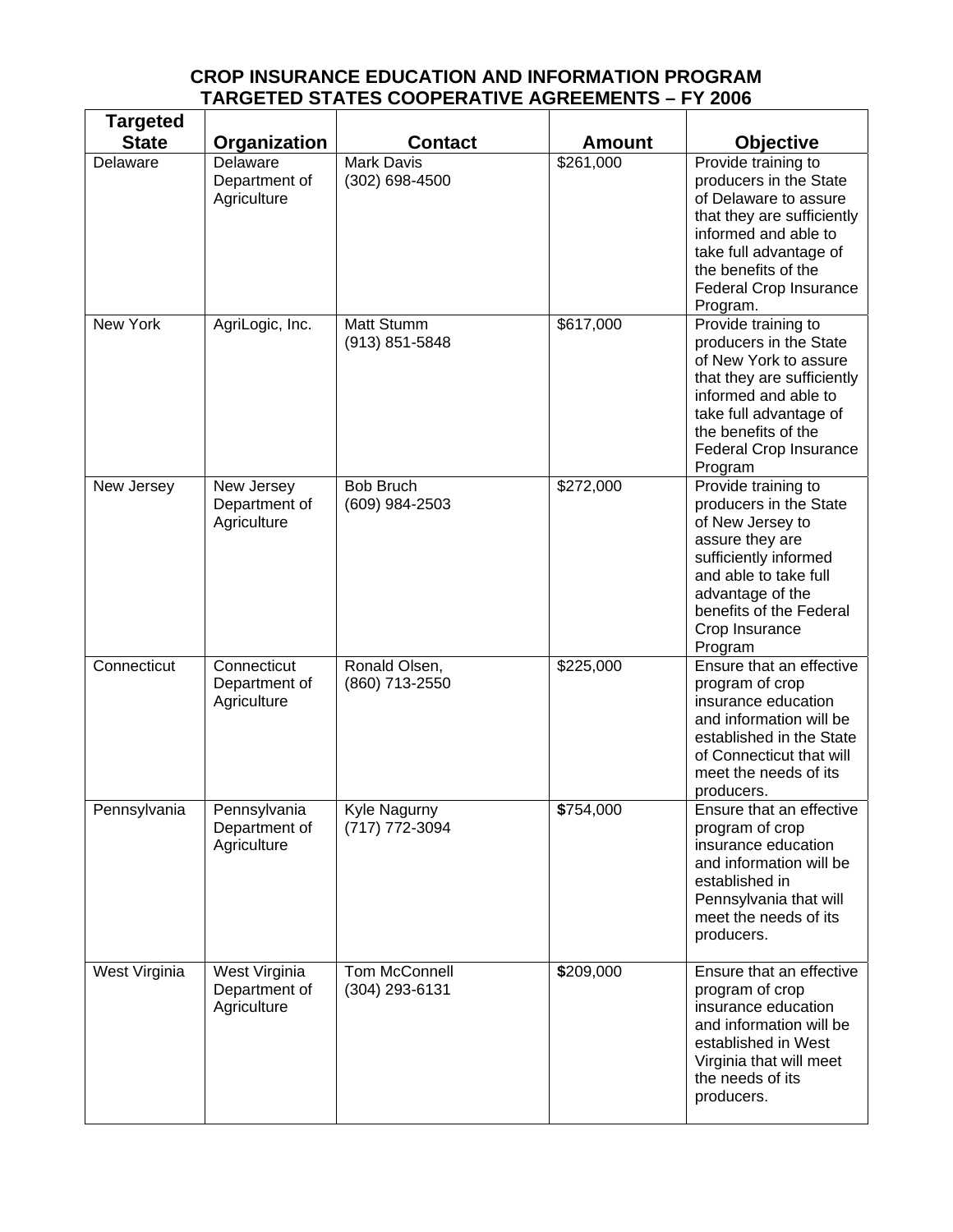| Maine        | University of<br>Maine                   | Tori Jackson/<br>Patricia Maher<br>(207) 933-2100<br>(207) 581-3875<br>tjackson@umext.maine.edu<br>pmaher@umext.maine.edu | \$225,000 | Reach 90% to 95% of<br>each commodity group<br>covered by an existing<br>crop insurance policy<br>through educational<br>workshops, conferences,<br>seminars and a multi-<br>media promotional<br>campaign, while placing<br>special emphasis on<br>reaching and educating<br>limited-resource<br>producers, particularly<br>women and small<br>diversified farmers.                                          |
|--------------|------------------------------------------|---------------------------------------------------------------------------------------------------------------------------|-----------|---------------------------------------------------------------------------------------------------------------------------------------------------------------------------------------------------------------------------------------------------------------------------------------------------------------------------------------------------------------------------------------------------------------|
| Maryland     | Maryland<br>Department of<br>Agriculture | <b>Mark Powell</b><br>(410) 841-5775<br>powellms@mda.state.md.us                                                          | \$370,000 | Partner with the<br><b>Maryland Cooperative</b><br><b>Extension Service and</b><br>others to increase<br>farmers' usage of crop<br>insurance by providing<br>quality educational and<br>informational materials<br>to aid producers in<br>making informed<br>decisions on various<br>crops by their<br>respective sales<br>closing dates.                                                                     |
| Nevada       | Custom Ag<br>Solutions                   | <b>Brett Crosby</b><br>(307) 548-9636<br>bcrosby@casnow.com                                                               | \$207,944 | Deliver crop insurance<br>information and training<br>to Nevada producers<br>through four channels:<br>1) con-ducting 28<br>educational events, 2)<br>publishing at least 8<br>CIE articles in<br>producer-oriented<br>publications, 3) directly<br>mailing CIE information<br>to the NCA's 680<br>members and 4)<br>maintaining and<br>promoting a dedicated<br>partnership website:<br>www.nevadaagrisk.com |
| Rhode Island | University of<br>Rhode Island            | Steven R. Alm, Ph.D.<br>(401) 874-5998<br>stevealm@uri.edu                                                                | \$157,000 | Deliver training to<br>Rhode Island growers<br>by using a consultant<br>with expertise in crop<br>insurance and risk<br>management by<br>targeting growers of<br>apples, peaches,<br>nursery, sweet and<br>field corn, potatoes,<br>and cranberries. The<br>training will also<br>address diversified<br>growers interested in<br>AGR and AGR Lite.                                                           |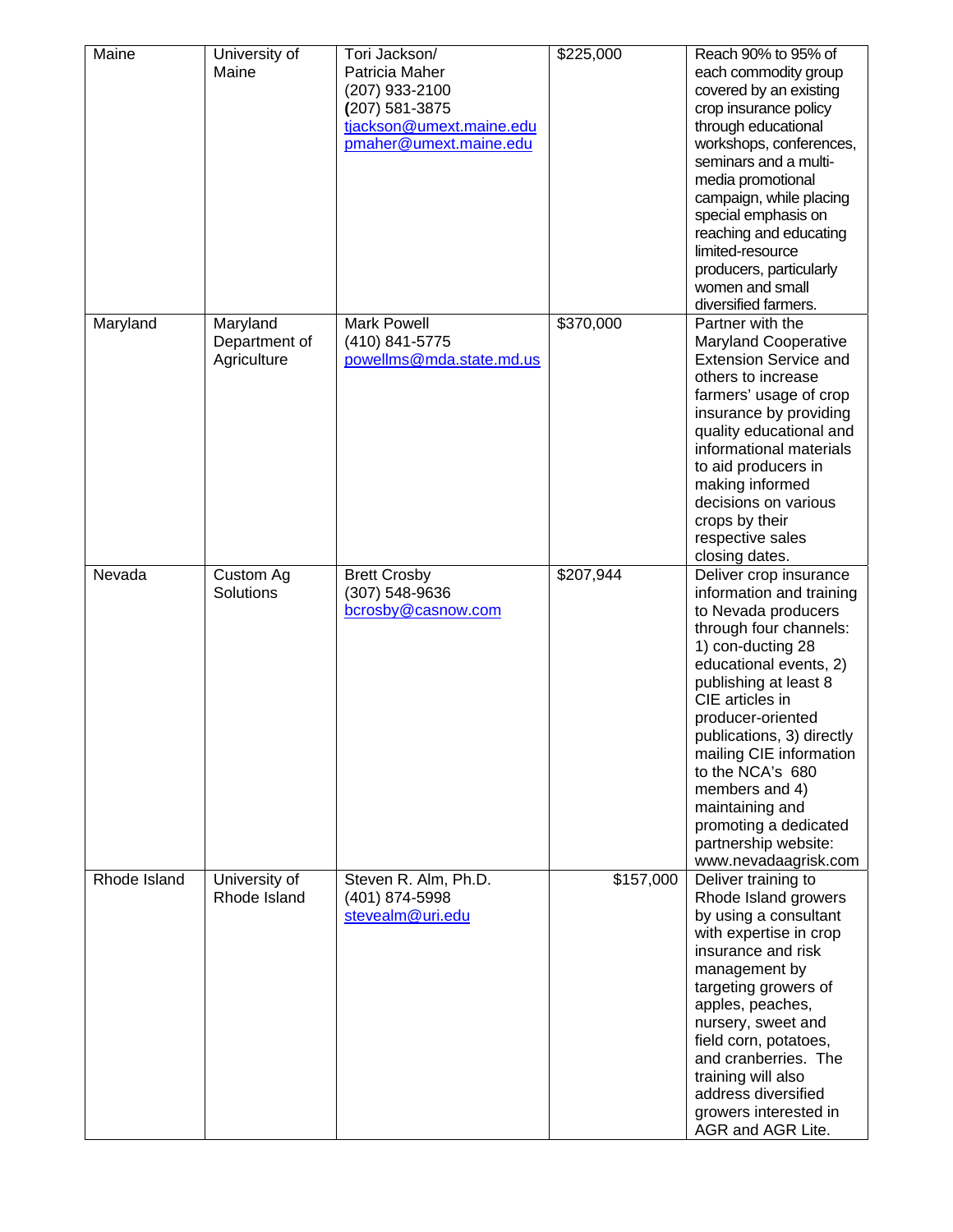| Vermont                 | University of<br>Vermont &<br><b>State</b><br>Agricultural<br>College | Dr. Robert Parsons<br>(802) 656-2109<br>bob.parsons@uvm.edu       | \$226,000 | Increase Vermont<br>farmers' knowledge of<br>crop insurance and<br>other risk management<br>tools. Specifically:<br>1) Increase VT farmers'<br>ability to identify high<br>priority risks;<br>2) Educate farmers on<br>the use of crop<br>insurance programs<br>3) Educate farmers on<br>identifying the value of<br>crop insurance and it's<br>applications in reducing<br>their risks                                                                                                                                                                                                                      |
|-------------------------|-----------------------------------------------------------------------|-------------------------------------------------------------------|-----------|--------------------------------------------------------------------------------------------------------------------------------------------------------------------------------------------------------------------------------------------------------------------------------------------------------------------------------------------------------------------------------------------------------------------------------------------------------------------------------------------------------------------------------------------------------------------------------------------------------------|
| Massachusetts           | Custom Ag<br>Solutions                                                | <b>Brett Crosby</b><br>(307) 548-9636<br>bcrosby@casnow.com       | \$208,934 | Deliver crop insurance<br>information and training<br>to Massachusetts<br>producers through four<br>channels: 1) conduct<br>at least 21 educational<br>events; 2) publish at<br>least 12 Crop<br><b>Insurance Education</b><br>articles in producer<br>publications; 3) direct<br>mail CIE to at least 600<br>producers and 4)<br>develop and promote a<br>dedicated partnership<br>web site:<br>www.MassAgRisk.com                                                                                                                                                                                          |
| <b>New</b><br>Hampshire | University of<br>New Hampshire                                        | Michael Sciabarrasi<br>(603) 862-3234<br>mike.sciabarrasi@unh.edu | \$173,000 | Provide New<br>Hampshire farmers with<br>an understanding of<br>existing and new crop<br>and revenue insurance<br>products available in<br>the State. The primary<br>objective is for NH<br>farmers to learn how<br>crop and revenue<br>insurance can be part<br>of a risk management<br>plan to guarantee a<br>minimum farm income<br>and enhance economic<br>viability. The project<br>will provide information<br>and educational<br>opportunities by way of<br>workshops, seminars,<br>news releases, website<br>pages, publication<br>development and<br>distribution, and trade<br>show participation. |